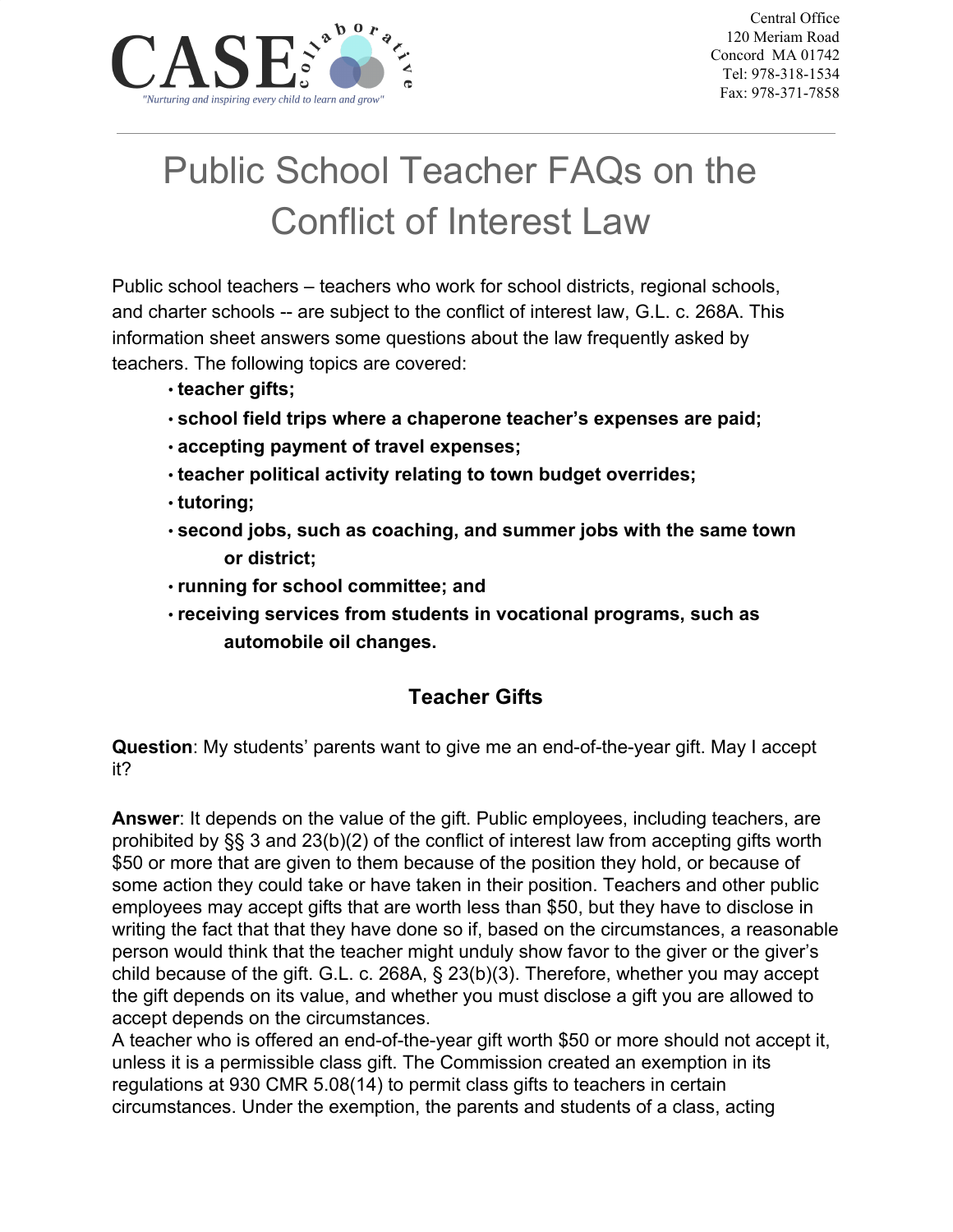

together, may give a gift worth up to \$150 to a teacher, provided that the gift is identified only as being from the class, and the names of the givers and the amounts given are not identified to the teacher. A single class gift worth up to \$150, or several class gifts during the school year with a total value up to \$150, may be given. A teacher may not accept any other gift from someone who has contributed to a class gift. Therefore, if an individual gift is offered, before accepting it, the teacher must confirm that the giver did not contribute to the class gift.

A gift given to a teacher to use solely in the classroom or to buy classroom supplies is not considered a gift to the teacher personally, and is, therefore, not subject to the \$50 limit on personal gifts to teachers. Parents may give gifts to the classroom or the school in accordance with the rules of the school district. A teacher who receives such a gift must keep receipts documenting that the money was used for classroom supplies.

**Question**: I've been told that I cannot even accept a plate of holiday cookies from a student without filling out paperwork. Is that correct?

**Answer**: No, it is not correct.. A teacher who is offered an end of the year gift worth less than \$50 by someone who did not contribute to a class gift may accept it, after confirming by asking that the giver did not contribute to the class gift. A gift worth less than \$50 must be disclosed in writing if, based on the circumstances, a reasonable person would think that the teacher might unduly show favor to the giver or the giver's child because of the gift. G.L. c. 268A, § 23(b)(3). A gift without retail value, such as a plate of cookies or other homemade food items, hand- picked flowers, handmade gifts, or other items worth less than \$10, need not be disclosed, because a reasonable person would not think that a teacher would unduly show favor to the giver. A gift that might create such an appearance of a conflict – for example, a \$40 bottle of wine given to a teacher who is going to write a college recommendation for a student – must be disclosed, in writing, to the teacher's appointing authority. A teacher who accepts a significant gift worth less than \$50 from a student or parent during the school year must file a disclosure if she will continue to teach the student during the rest of the year. The form that should be used for such a disclosure is form no. 13d at the following link: http://www.mass.gov/ethics/disclosure-forms/municipal-employee-disclosure-forms/ If a teacher gets a significant gift worth less than \$50 when the school year ends and after grades have been reported, she need not file a disclosure unless she expects to perform official duties in relation to the student again.

#### **School Trips Where Chaperone Teacher's Expenses are Paid**

**Question**: My school traditionally sponsors a trip to Mexico for students studying Spanish. I have been asked to organize this year's trip, and to accompany the students as a chaperone. The parents of the students who go on the trip will pay my travel expenses. May I do this?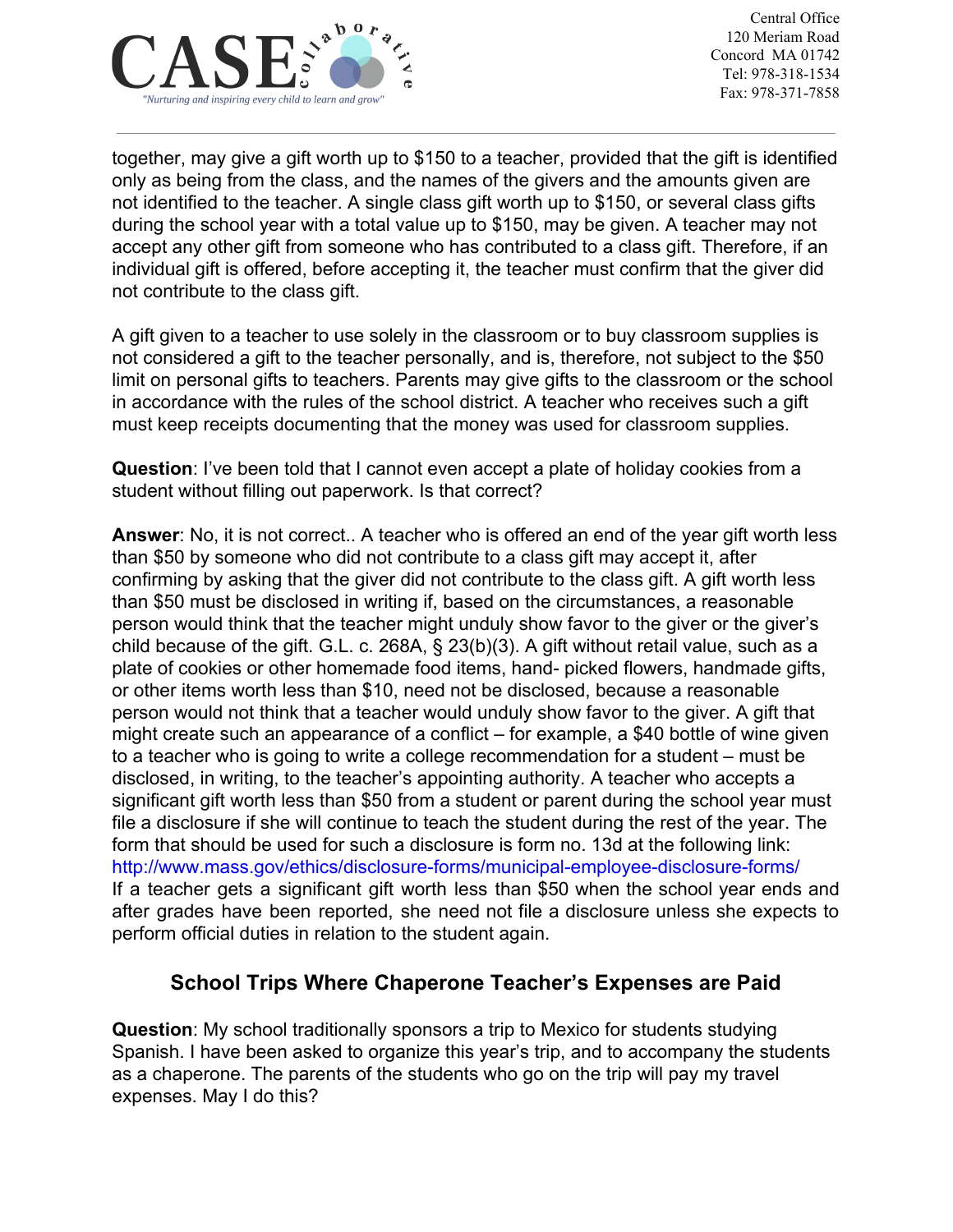

**Answer**: Yes, provided that you fill out two disclosure forms, give them to your appointing authority, and obtain prior written approval of what you wish to do. One form must be done before you begin planning the trip, and the other must be done before you travel.

A field trip situation where a teacher chaperone's travel expenses will be paid for by her employing district (or by the teacher herself) does not raise issues under the conflict of interest law. However, when a teacher chaperone's expenses will be paid by anyone else – an outside provider such as a travel agent or company, or parents – issues arise under §§ 6 or 19 and 23(b)(2) of the conflict of interest law.

Sections 6 and 19 of the law prohibit teachers from participating in any matter in which they have a personal financial interest. A teacher who arranges a trip to Mexico knowing that the parents of students traveling on the trip will pay her travel expenses has a personal financial interest in the matter. However, there is an exemption that allows a public employee to participate in a matter in which she has a financial interest if she makes a prior written disclosure to her appointing authority about her financial interest and receives prior written authorization. Before beginning to plan a field trip that will involve paid-for travel, the teacher should fill out a disclosure form and obtain prior written approval. Charter school teachers should use form no. 1a from the disclosure forms for state employees; teachers employed by a school district should use form no. 1b from the disclosure forms for municipal employees. These forms are available here: http://www.mass.gov/ethics/disclosure-forms/municipal-employee-disclosure-forms/. Section 23(b)(2) prohibits public employees from accepting gifts of \$50 or more that are given because of their official position. A teacher whose travel expenses of \$50 or more are paid because she is the teacher chaperone violates this provision, unless, before taking the trip, she disclosed details about her trip in writing and obtained a written determination from her appointing authority that her acceptance of the payment of her travel expenses by someone else serves a legitimate public purpose. The required form is form no. 14d at this link:

http://www.mass.gov/ethics/disclosure-forms/municipal-employee-disclosure-forms/

In sum, a teacher planning a field trip that will involve someone other than the teacher herself, or the school district, paying her travel expenses of \$50 or more, has 2 forms to fill out and to have approved by her appointing authority: (1) the  $\S$  6 or 19 form before she begins to plan the trip, and (2) the travel disclosure form, before she travels.

## **Payment of Teacher's Travel Expenses**

**Question**: I have been invited to attend a conference and the conference organizer has offered to pay my travel expenses. May I accept?

**Answer**: There is no issue under the conflict of interest law where a teacher's district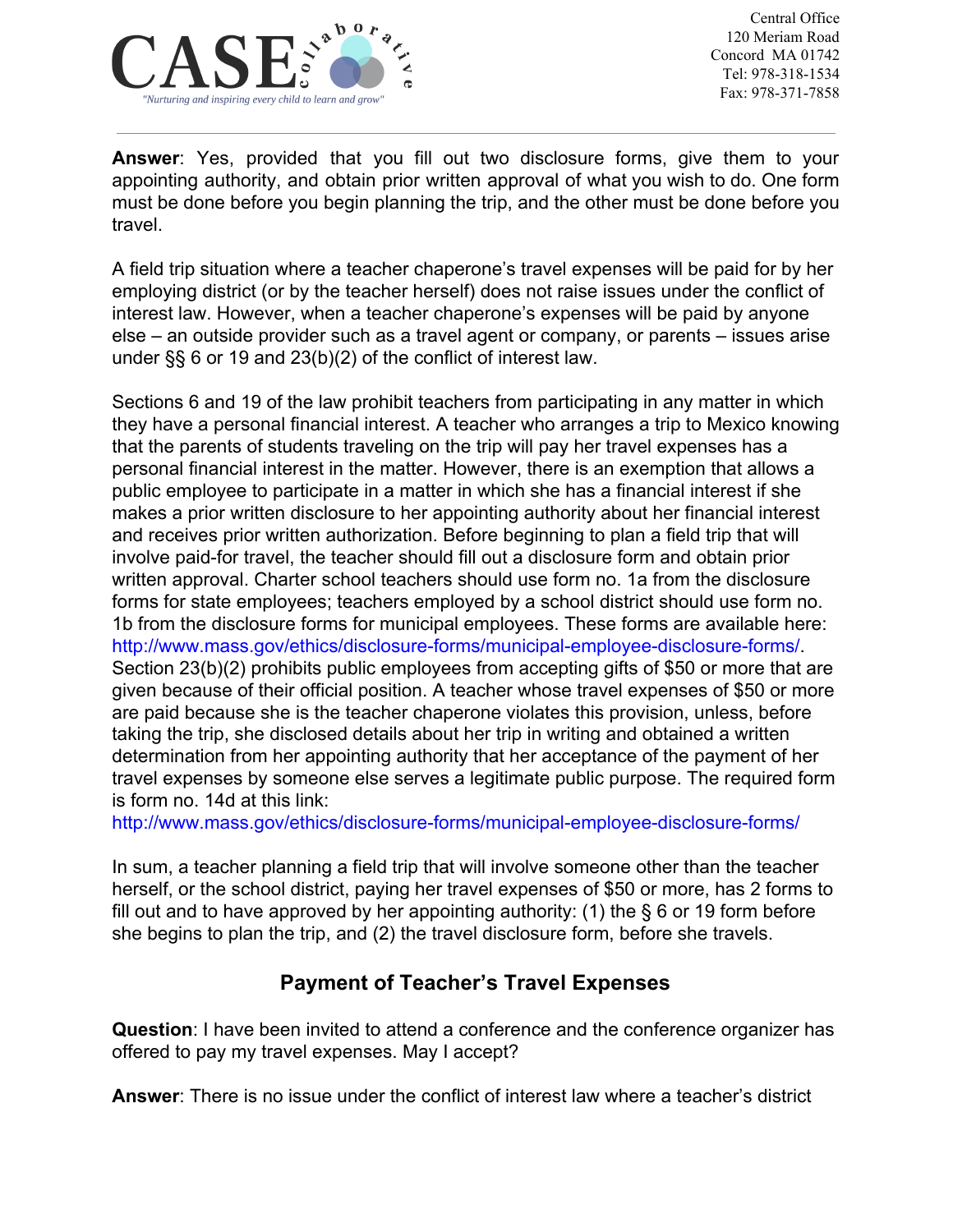

pays her travel expenses. Payment of a teacher's travel expenses of \$50 or more by anyone else is prohibited by § 23(b)(2) of the conflict of interest law, G.L. c. 268A, because it is a gift given to the teacher because of her position. However, the Commission has created a number of exemptions to this prohibition to cover situations when acceptance of such a gift serves a public interest. In some situations, a written disclosure must be made prior to travelling.

Teachers and other public employees may accept payment of travel expenses by another domestic public agency without making a disclosure. For example, there would be no issue under the conflict of interest law with teachers accepting payment of expenses by the U.S. Department of Education to attend a conference in Washington, D.C. No disclosure is required. The regulation creating this exemption is 930 CMR 5.08(2)(c).

Teachers and other public employees are also permitted to accept payment of travel expenses in connection with attendance at an educational program in Massachusetts involving professional or other continuing education. This exemption requires that the teacher accepting payment of travel expenses have a good faith belief that his attendance will serve a public interest which outweighs any special benefit to him. No disclosure is required. The regulation creating this exemption is 930 CMR 5.08(2)(e). If a non-public entity offers to pay for out-of-state travel by a teacher, the teacher may accept only if she first fills out a disclosure form giving details of the anticipated travel, and her appointing authority concludes, in writing and in advance, that the proposed travel will serve a legitimate public purpose. The regulation creating this exemption is 930 CMR 5.08(2)(d). The required disclosure form is form no. 14d, which is available at: http://www.mass.gov/ethics/disclosure-forms/municipal-employee-disclosure-forms/

#### **Teacher Political Activity Relating to Town Budget Overrides**

**Question**: My town is going to consider a tax limit override ballot question. May I serve on or assist a ballot question committee?

**Answer**: Yes, provided that you do so without pay, do not fundraise, and do not act as the agent for the campaign in any matter involving your town (such as filing required campaign finance reports). You may, outside of school and on your own time, distribute campaign literature, make get-out-the vote telephone calls, conduct campaign polls and research, drive voters to the polls, and display or hold signs as long as you do not do so on town time or by using town resources.

Teachers and other public employees have most of the same rights as other citizens to engage in private political activity. A teacher may engage in private political activity using his own or other private resources, and when he is acting for himself and not as an agent or representative of anyone else. However, a public employee may not use his public position to engage in political activity. Section 23(b)(2)(ii) of the conflict of interest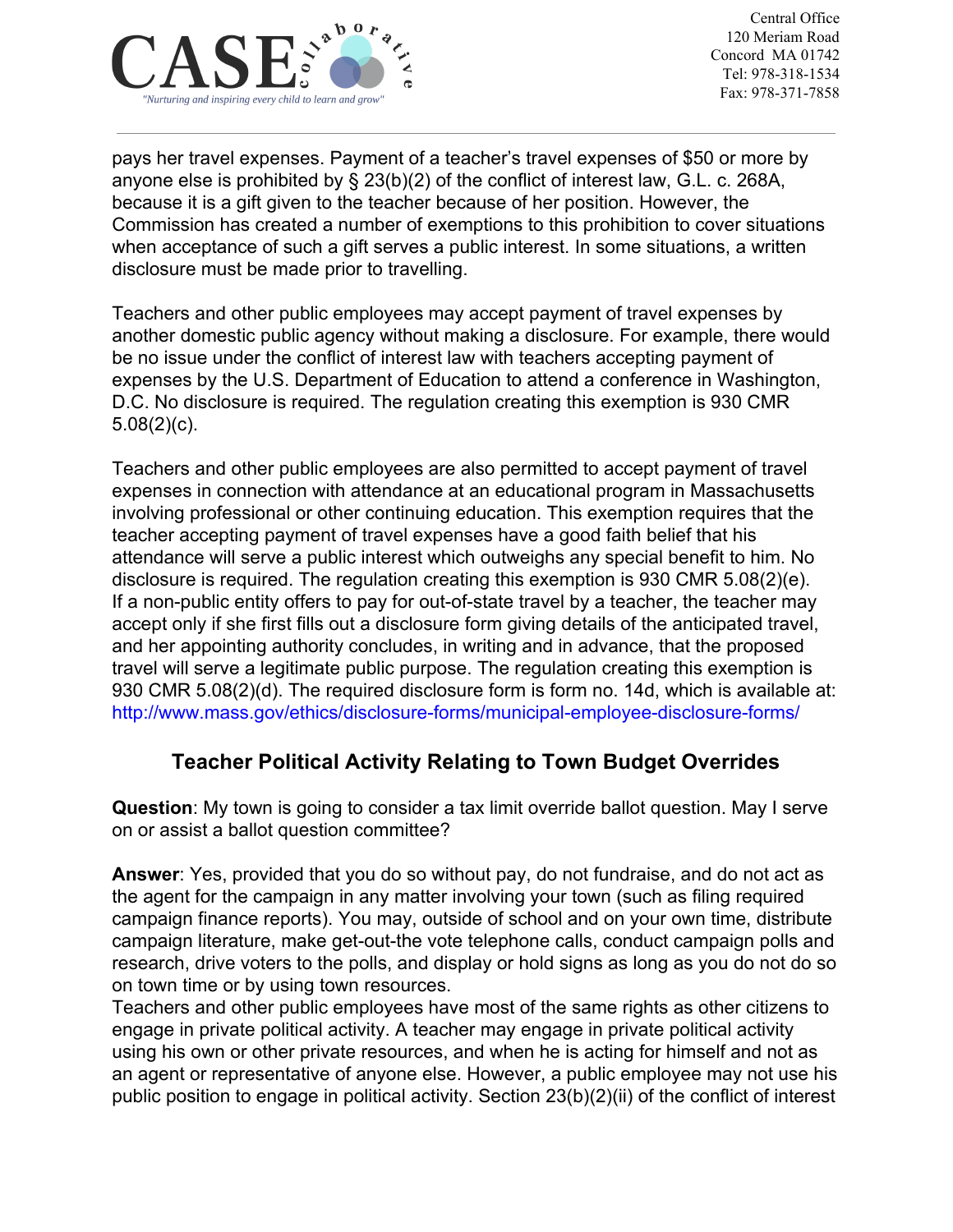

law prohibits the use of one's public position to engage in political activity, because a public employee who does so is using his official position to secure for himself or others (such as a candidate or a ballot question committee) unwarranted privileges of substantial value (\$50 or more) not properly available to similarly situated persons. The campaign finance law, G.L. c. 55, restricts the ability of public employees to engage in political fundraising. The campaign finance law is enforced by the Office of Campaign and Political Finance ("OCPF"), which can answer questions about fundraising. You can call OCPF at (617) 979-8300.

**Question**: The school committee in my city has stated that it strongly supports a tax limit override ballot question. May I send home a letter in my students' backpacks urging parents to vote in support of the override?

**Answer**: No, you may not. While in general, it is permissible to notify the public that an election will be held on a certain date and encourage all voters to vote, public resources may not be used to notify only a subset of voters (such as parents of school children) in order to influence the outcome of the vote or meeting. Notifying only the parents of school children about a ballot question whether to fund a new public school, and not notifying other homeowners who do not currently have a child attending school in the district, would be prohibited, because it would not be neutral.

## **Tutoring**

**Question**: The parents of a child who attends school in my district, but is not one of my students, have approached me and asked whether I would be willing to tutor their son. I do not advertise my services in any way; they heard about me by word of mouth from the parents of other students I have tutored. The school has not found that the tutoring services are necessary. The parents would pay me per hour and I would go to their home to provide the tutoring, using my own materials, not school materials. May I do this?

**Answer**: Yes, you may. The facts you have described do not raise any concern under the conflict of interest law.

The conflict of interest law places some restrictions on teachers tutoring students in their own districts, but does not forbid it. The following are the types of situations that may violate the law, as explained further below:

• A teacher recommends that one of her own students receive private tutoring, and then is paid to do the tutoring.

• A teacher privately tutors her current students.

• A teacher conducts a private tutoring business after hours in his public school classroom.

• A teacher is paid by her own district in a second job to provide tutoring.

• A teacher is paid to provide services that the district has found to be necessary for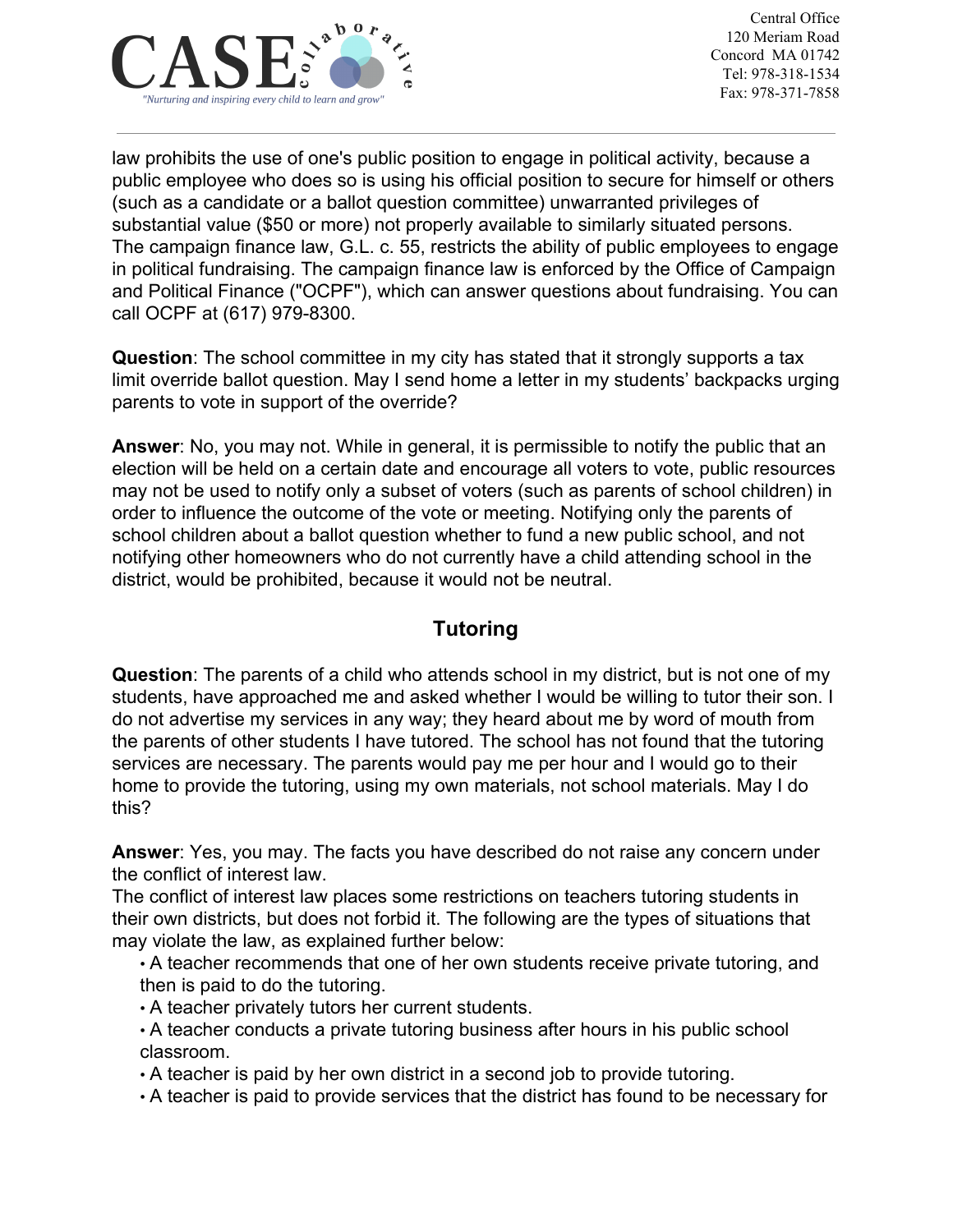

a child, for instance under an IEP.

• A teacher tells one of his students that he is available for private instruction over the summer.

**Providing Tutoring You Recommended**: A teacher cannot recommend that one of his or her own students get tutoring, and then be paid to tutor that same student in a second job. This would be a conflict of interest, because the teacher has a financial interest in providing those services. This restriction is imposed by § 6 (charter school teachers), and § 19 (school district teachers).

**Privately Tutoring Current Students**: A teacher may not tutor students who are currently in her class. Even if the teacher does not recommend that her current student receive private tutoring, the teacher should not tutor her current students as this raises issues under § 23(b)(3), the appearance of a conflict section, § 23(b)(2), the use of position section, and § 19, the financial interest section.

**Using School Resources for Private Tutoring**: A teacher cannot use his position to get unwarranted privileges for himself, or to give them to anyone else. This restriction is imposed by § 23(b)(2). For example, a teacher cannot use school resources such as classrooms or materials in connection with a private tutoring business. A public school employee cannot use a school or district website to advertise private tutoring services. A school cannot send home brochures for a particular tutoring service with the children. The only exception to this is that a district may, if it chooses, create a policy permitting the use of its resources in specified circumstances by anyone (teachers or non-teachers) who meets its objective and reasonable criteria. For example, a district could create a policy under which it will list on its website any provider of private tutoring services that meets stated criteria. Any such listing, however, should include a disclaimer that the district is not endorsing any private tutoring service

**Tutoring Paid for by the District**: Apart from their primary employment (which is viewed as a contract for conflict of interest purposes), teachers and other public employees are not allowed to have a financial interest in a contract with an agency at their same level of government, unless an exemption applies. This means that a teacher cannot have a second paid position with her school district or her charter school unless there is an applicable exemption, because the second paid position is a financial interest in a municipal or state contract. This restriction is imposed by § 7 (charter school teachers) and § 20 (school district teachers). These sections make it impossible for full-time teachers to tutor in their own district if the district is going to pay for the tutoring (as may be the case, for example, with SES services). A district that wishes to be able to pay its teachers directly to perform tutoring must include a provision in the teachers' collective bargaining agreement providing a set amount of extra pay for tutoring by teachers that will be included in the teachers' regular paychecks. This solves the problem because then teachers only have a financial interest in one contract (that is,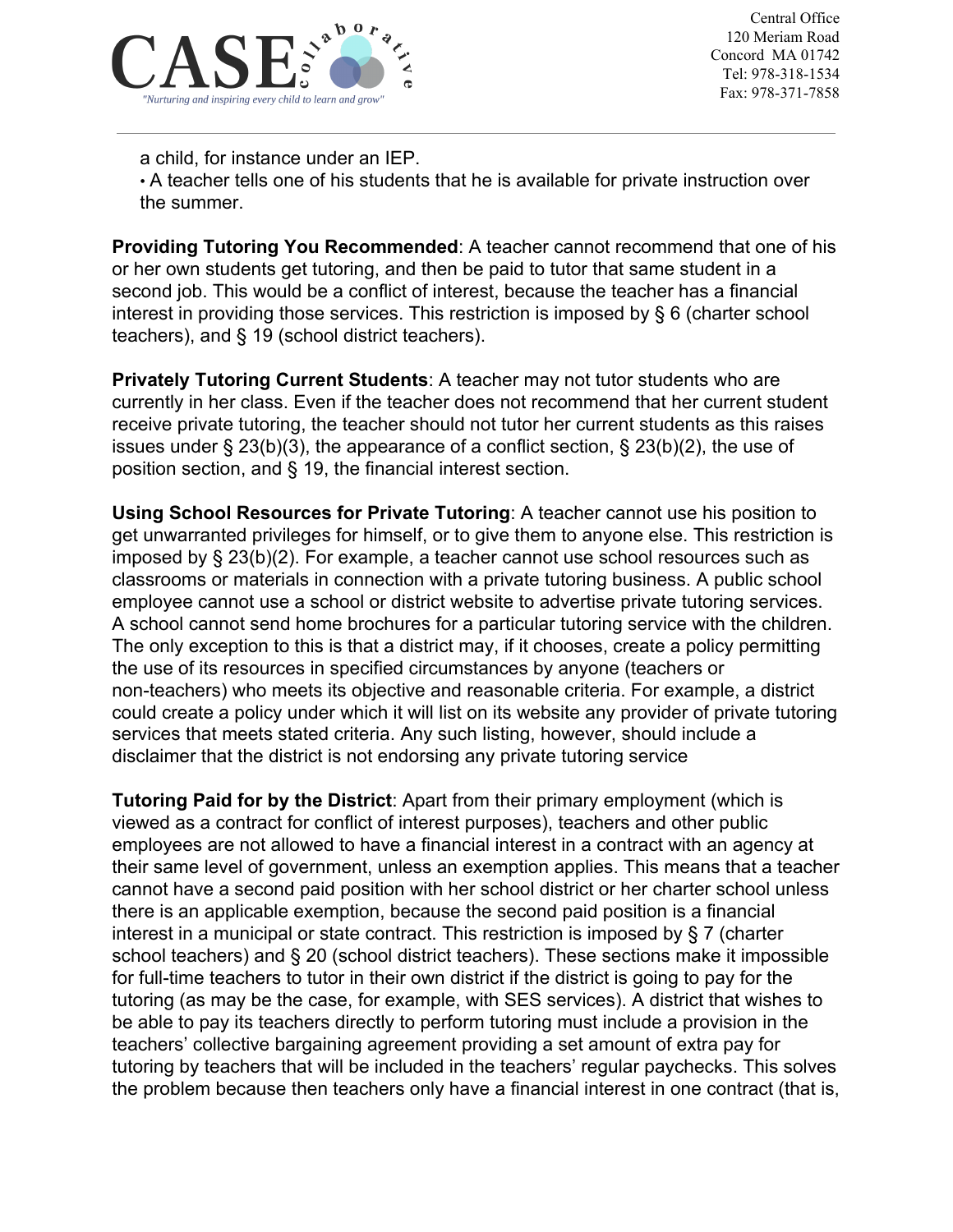

their primary employment, which is governed by the collective bargaining agreement). This part of the law applies less restrictively to some part- time employees.

**Tutoring Required by District**: Teachers and other public employees may not be paid by or act for others in matters that are of direct and substantial interest to their public employers. Where a district has determined that a particular child needs tutoring, that is a matter of direct and substantial interest to the district. Consequently, a teacher who works for the district cannot be paid privately to provide that tutoring. For example, if tutoring is required as part of an IEP, a teacher in the district may not accept payment from the student's family to provide that tutoring. The teacher is likewise prohibited from communicating with his own school or district on behalf of a private tutoring program. This restriction is imposed by §§ 4 and 17. These provisions apply less restrictively to some part-time employees. A district paying its own teachers directly to provide tutoring pursuant to a collective bargaining agreement by including tutoring-related compensation in their regular paychecks does not create a problem under this section, because the employees are not being paid by someone other than their employer.

**Approaching Students or Parents for Work**: Teachers and other public employees may not initiate private business relationships with persons under their authority pursuant to § 23(b)(2). This means that a teacher may not approach a student, or the student's parents, seeking private tutoring work. A teacher may provide tutoring when the relationship is initiated by the parents or a student, but, if the student is, or in the future may be, under the teacher's authority, the teacher will need to do a written disclosure. The form to be used for this disclosure is form 11d, which is available at: http://www.mass.gov/ethics/disclosure-forms/municipal-employee- disclosure-forms/ School District Policies Prohibiting Private Tutoring: A school district may adopt policies that are more restrictive than the conflict of interest law. For example, a school district may choose to adopt a policy prohibiting teachers from privately tutoring any students in the same school in which they teach or in the same school district in which they work. In that situation, the tutoring would be prohibited, even if it doing so would otherwise be permissible under the conflict of interest law.

In sum, a teacher who is approached by parents of a student in his district but who is not one of his own students, and is asked to tutor their child, for payment by the parents, and using no public resources in connection with that tutoring, may do so. Teachers, however, should avoid tutoring in any of the situations described above that would raise issues under the conflict of interest law or district policy.

### **Second Jobs (Coaching) and Summer Jobs with the Same District, Town or State**

**Question**: I am a full-time math teacher at the high school. I've been asked to coach the girls' basketball team. The district would pay me a stipend of \$3,000 for doing so. May I?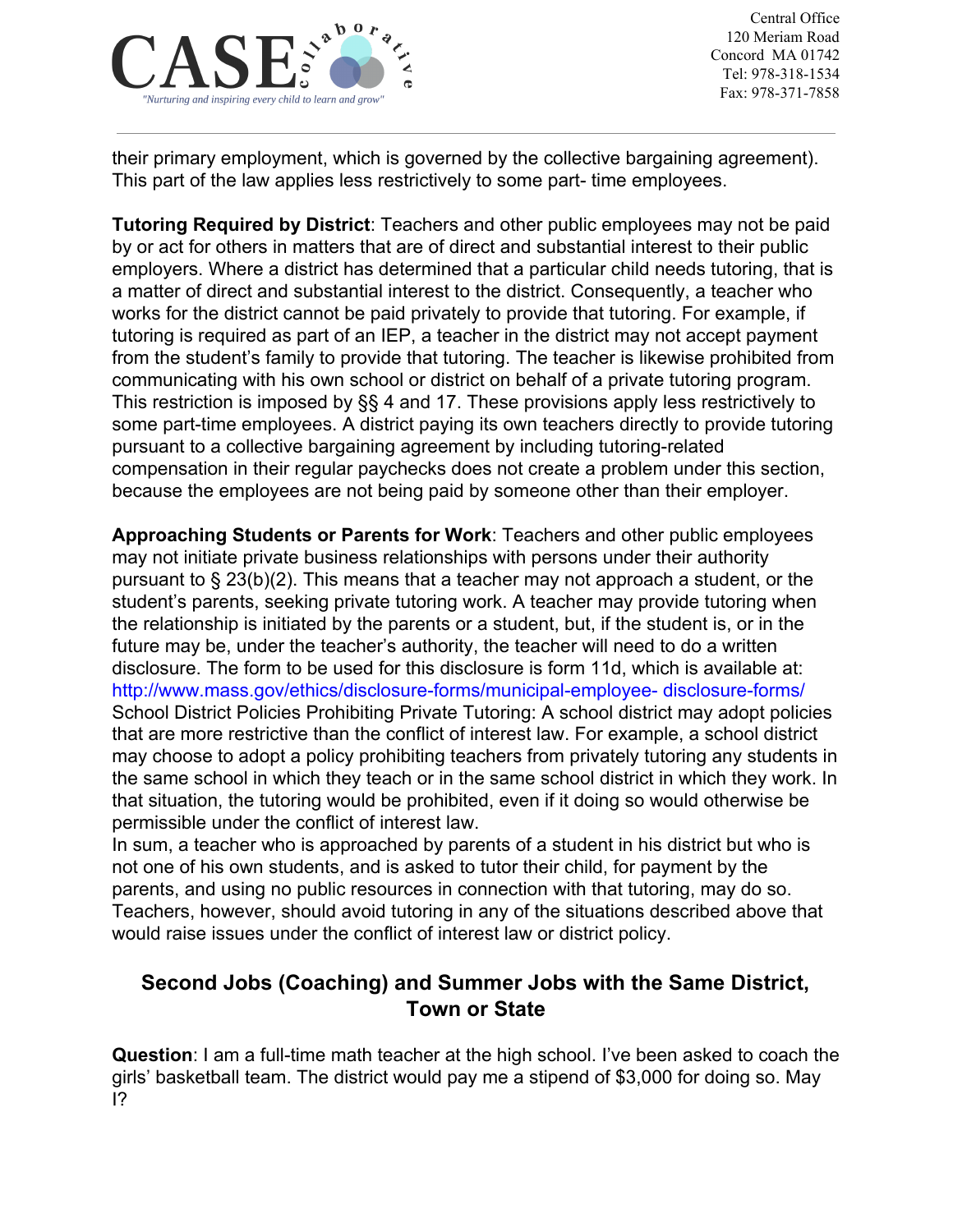

**Answer**: The only way that you can coach while a teacher and comply with the conflict of interest law is if the collective bargaining agreement for teachers in your district includes a provision authorizing teachers to be paid for coaching, and the additional payment is included in your regular paycheck. You cannot have a second paid arrangement with the district for which you are paid separately.

A teacher may not have a financial interest in a contract with an agency at his same level of government, unless an exemption applies. This means that a teacher cannot have a second paid position with her school district or her charter school unless there is an applicable exemption, because having that second paid position would give the teacher a prohibited financial interest in a municipal or state contract. This restriction is imposed by §§ 7 and 20. A district that wishes to be able to pay its teachers extra to perform services in addition to teaching, such as coaching, should include a provision in the teachers' collective bargaining agreement providing a set amount of extra pay for such services, to be included in regular paychecks. This solves the problem, because then the teachers only have a financial interest in one contract, that is, their primary employment, which is governed by the collective bargaining agreement. This part of the law applies less restrictively to some part-time employees.

**Question**: I am a full-time teacher in a school district, working from September through June. I would like to take a summer job during July and August working for the recreation department in the town where I teach. May I do so?

**Answer**: A teacher may not have a financial interest in a contract with an agency of the town in which he works under §§ 7 and 20, which includes a second job in the same town, unless an exemption applies. You may only take this summer job if you can satisfy the requirements of the § 20(b) exemption. This will require that the town gave public notice of the availability of the recreation department job; that you do not work more than 500 hours in the recreation department job; that the head of the recreation department certifies that no one from the recreation department is available to do the job; and that the board of selectmen (or town council) approves the exemption. You will also have to file a written disclosure with the town clerk establishing that these requirements are met. A form for that disclosure is form no. 2b, which is available at: http://www.mass.gov/ethics/disclosure-forms/municipal-employee- disclosure-forms/

#### **Running for School Committee**

**Question**: May I run for school committee in the town where I teach?

**Answer**: Yes, but you will have to give up your teaching job if elected. G.L. c. 71, § 52 provides that school committee members may not be teachers in their own districts. This restriction also applies to per diem substitute teachers.

## **Receiving Services from Students in Vocational Programs**